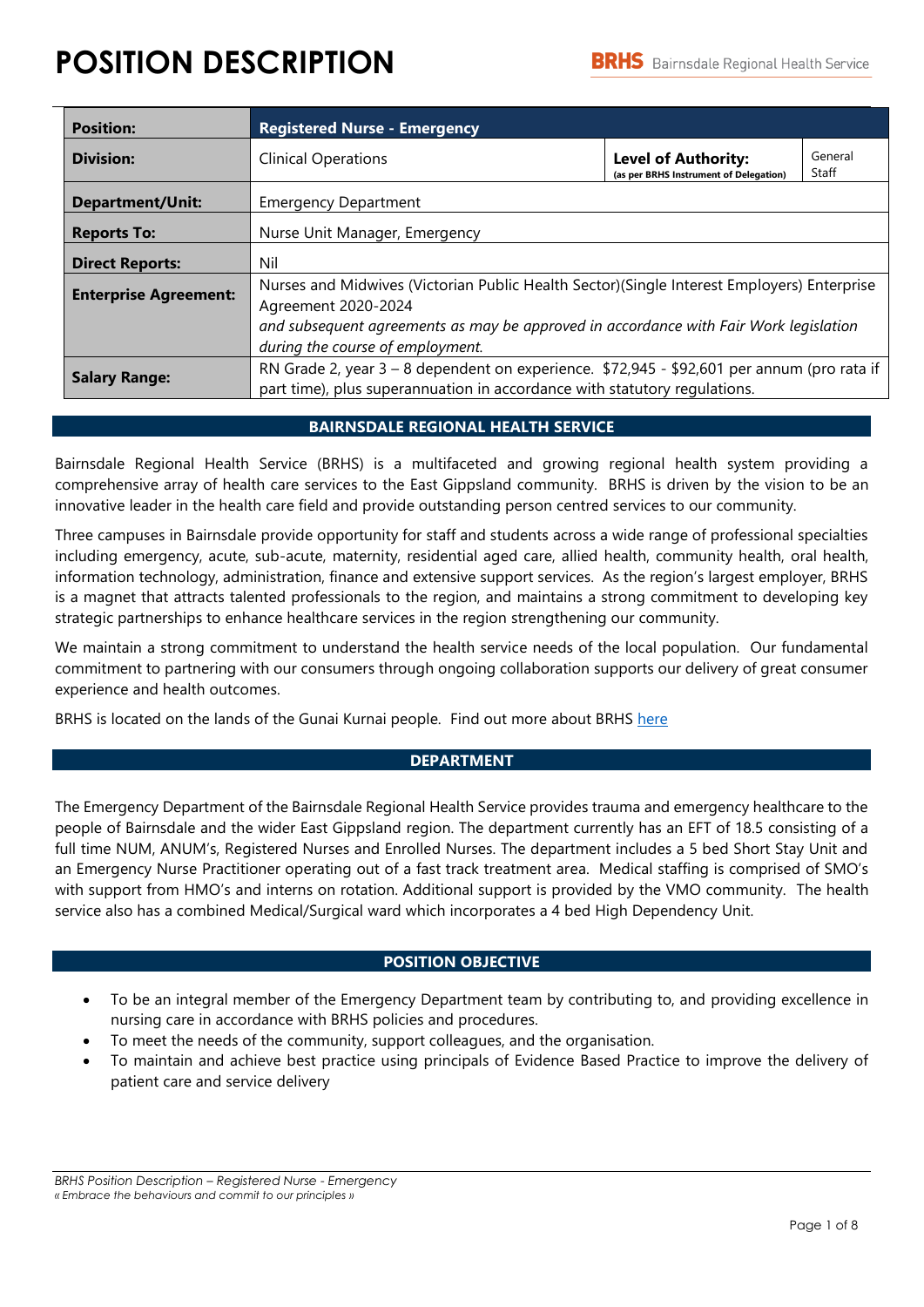# **ORGANISATIONAL INFORMATION**

#### **Vision:**

Respected leader of outstanding health care

#### **Role Statement:**

To improve the health and wellbeing of the East Gippsland community by providing accessible, high quality and sustainable health services.

#### **Strategic Objectives**

- 1. Safe, Effective Care
- 2. Skilled, valued and compassionate workforce
- 3. Leadership, accountability and a sustainable future
- 4. The consumer at the centre

## **Organisational Principles**

#### **1. Progressive**

BRHS will ensure that our models of care are evidence based and contemporary and we are leaders of regional health care in a rural environment.

## **2. Accountable**

BRHS will acknowledge our obligations through a culture of honesty, trust and absolute responsibility for its action.

#### **3. Competent**

BRHS will demonstrate compassion, proficiency and knowledge as a learning organisation to ensure our care is always safe and effective.

#### **4. Person Centred**

BRHS will work in partnership with patients, families and carers to empower them to make informed decisions about their own health and create a positive patient experience.

#### **5. Collaborative**

BRHS will establish relationships that enhance the delivery of safe, effective and integrated and high quality health services for the community of East Gippsland.

#### **Trademark Behaviours**

- 1. Display trust & mutual respect
- 2. Have courage to change
- 3. Step up & take responsibility
- 4. Be positive & support others
- 5. Learn & apply knowledge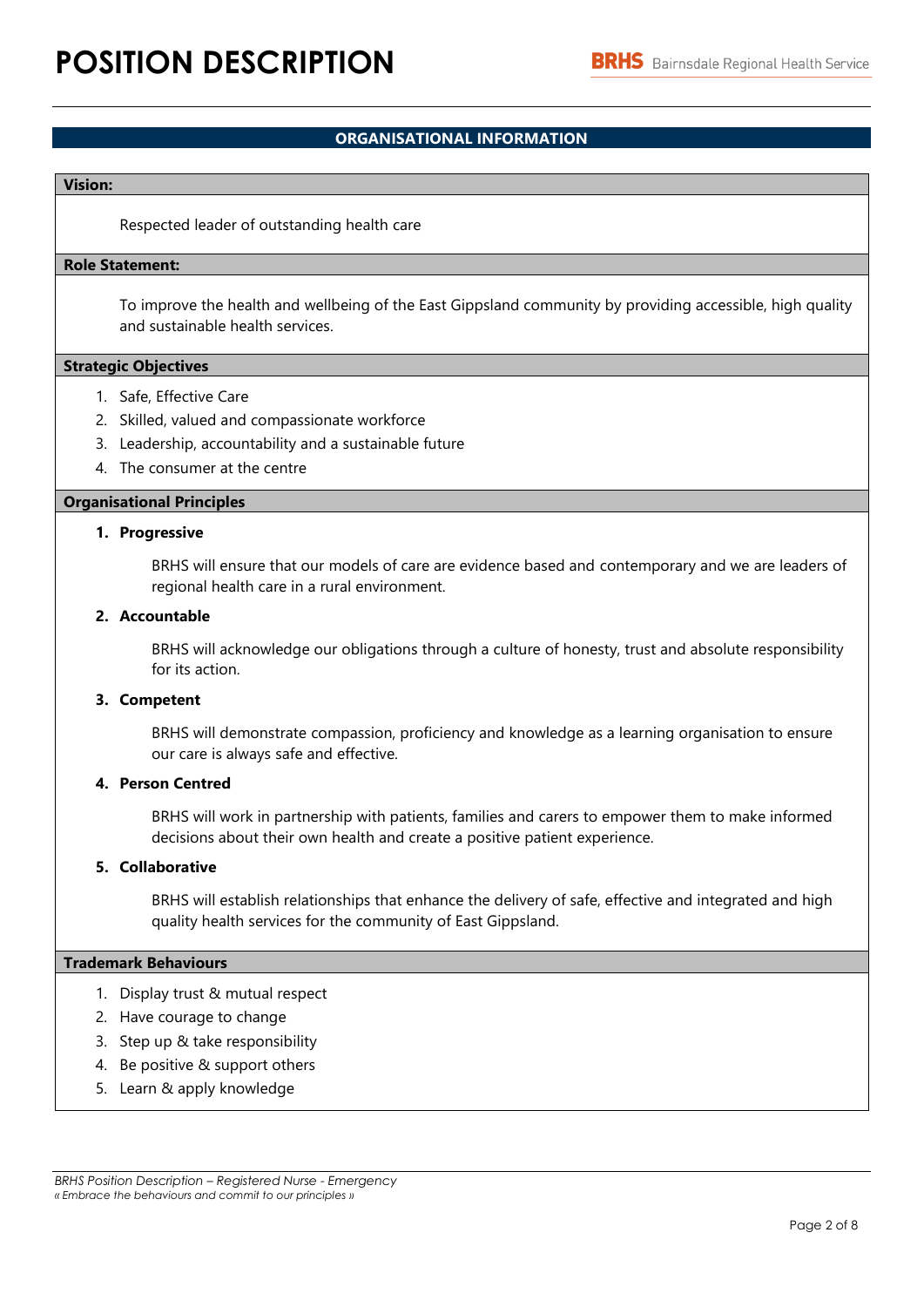# **RESPONSIBILITIES & ACCOUNTABILITIES**

### **Primary Responsibilities**

- Assess, plan, implement and evaluate care in a competent, compassionate manner.
- Work with a multi-disciplinary team to ensure the delivery of high quality evidence based care.
- Respect all patient/clients freedom and rights.
- Undertake primary and secondary surveys effectively.
- Perform IV cannulation and management of central venous catheters competently.
- Take appropriate action where health and well-being of the patient/client is threatened.
- Perform triage and waiting room management in an effective manner.
- Provide excellent customer service skills.
- Begin ED specific learning packages as required and to be completed within agreed timeframes.
- Incorporate the principles of BRHS and encourage and facilitate the professional development of nursing and other staff.
- Work well during high pressure situations.
- Participate in the early establishment of discharge plans and ensure patient and \or ward is well informed of post ED care prior to discharge.
- Ensure nursing practices are compliant with current policy and clinical guidelines and accept professional accountability within the legal and ethical parameter relevant of the patient setting.
- Undertake other duties as required by the Manager that are within the scope and skill consistent with the position.

### **Strategic Imperatives**

- Demonstrate an awareness and understanding of BRHS' strategic plan and contribute to the team's work plan to achieve organisational objectives.
- Ensure all work practices comply with current BRHS policies, procedures and/or guidelines.
- Be familiar with the organisation's principles and demonstrate alignment with the trademark behaviours in day to day practice.
- Demonstrate an awareness and compliance with the BRHS Consumer Engagement strategy to foster person-centred practice.
- Adopt and maintain a progressive and evidence-based approach to service delivery.

#### **Professional Development**

- Actively engage in the annual performance review and development appraisal with direct supervisor.
- Maintain professional competencies and registration (if applicable) and undertake relevant professional development, continuing education and training.
- Ensure completion of mandatory competencies (both organizational and profession-specific).

# **Work Health and Safety**

- Regularly monitor and review personal work practices and the environment to ensure a healthy and safe workplace in accordance with BRHS policies/procedures and legislative requirements.
- Adhere to Occupational Health and Safety, Equal Employment Opportunity, Emergency Management, Waste Management, Environmental Sustainability and Infection Control policies and legislation.
- Proactively report OH&S hazards, incidents and injuries to supervisor.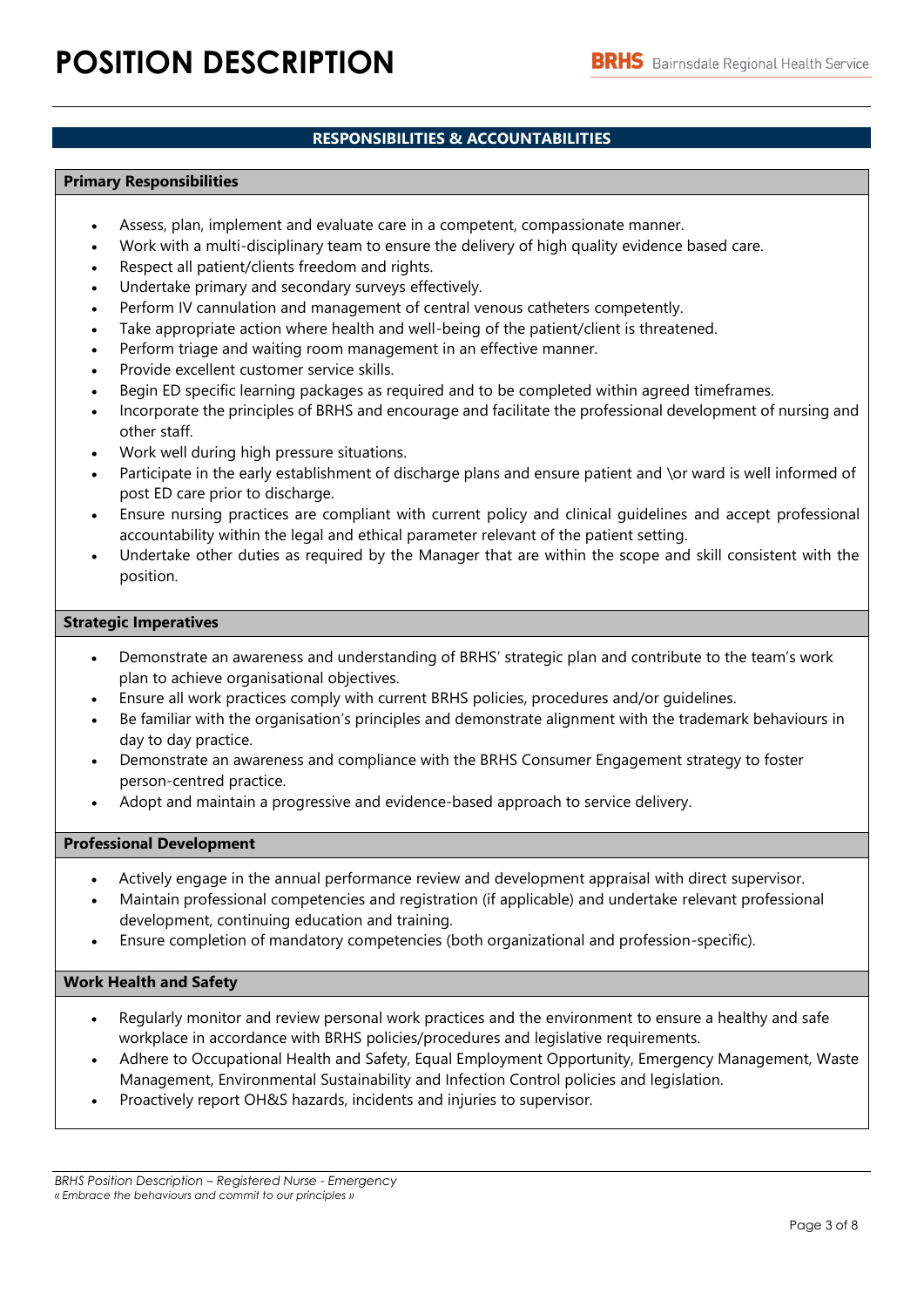# **POSITION DESCRIPTION**

## **Quality and Risk Management**

- Actively participate and contribute to quality improvement activities, by identifying and making recommendations on opportunities to improve processes, workplace health and safety, quality and service delivery outcomes.
- Adhere to BRHS incident and complaint investigation policies and procedures.
- Manage risk in daily work practices.
- Adhere to all organisational policies and procedures.
- Ensure a good knowledge of policies relating to reportable conduct, child safe standards and hospital response to family violence.

### **Information and Resource Management**

- Understand the purpose of, and be able to use client/corporate records systems and common software applications confidentially and appropriately
- Prepare documentation using clear, concise and grammatically correct language appropriate to the role and service requirements.
- Record and maintain accurate and timely data as directed to meet relevant funding and policy requirements.
- Work within budget requirements and use resources appropriately.
- Comply with record and information management requirements in accordance with relevant BRHS policies and guidelines.
- Ensure information relating to patients/clients and colleague's is kept private and confidential at all times in accordance with BRHS policy and procedures.

### **Communication and Teamwork**

- Actively participate in team meetings, staff forums and other meetings relevant to the role, and as required by supervisor.
- Work in a co-operative and collaborative manner with all team members to foster a positive and supportive work environment and person-centred service provision.
- Provide guidance and support to students and staff in your work area to contribute to a valuable and constructive learning experience.

# **Diversity and Inclusion**

- Support an inclusive environment where all individuals are treated fairly, with respect and receive the same opportunities.
- Actively participate in developing cultural competence including an awareness and understanding of the diverse range of cultures and backgrounds, including Aboriginal and Torres Strait Islander people, members of the LGBTIQ community and people with a disability.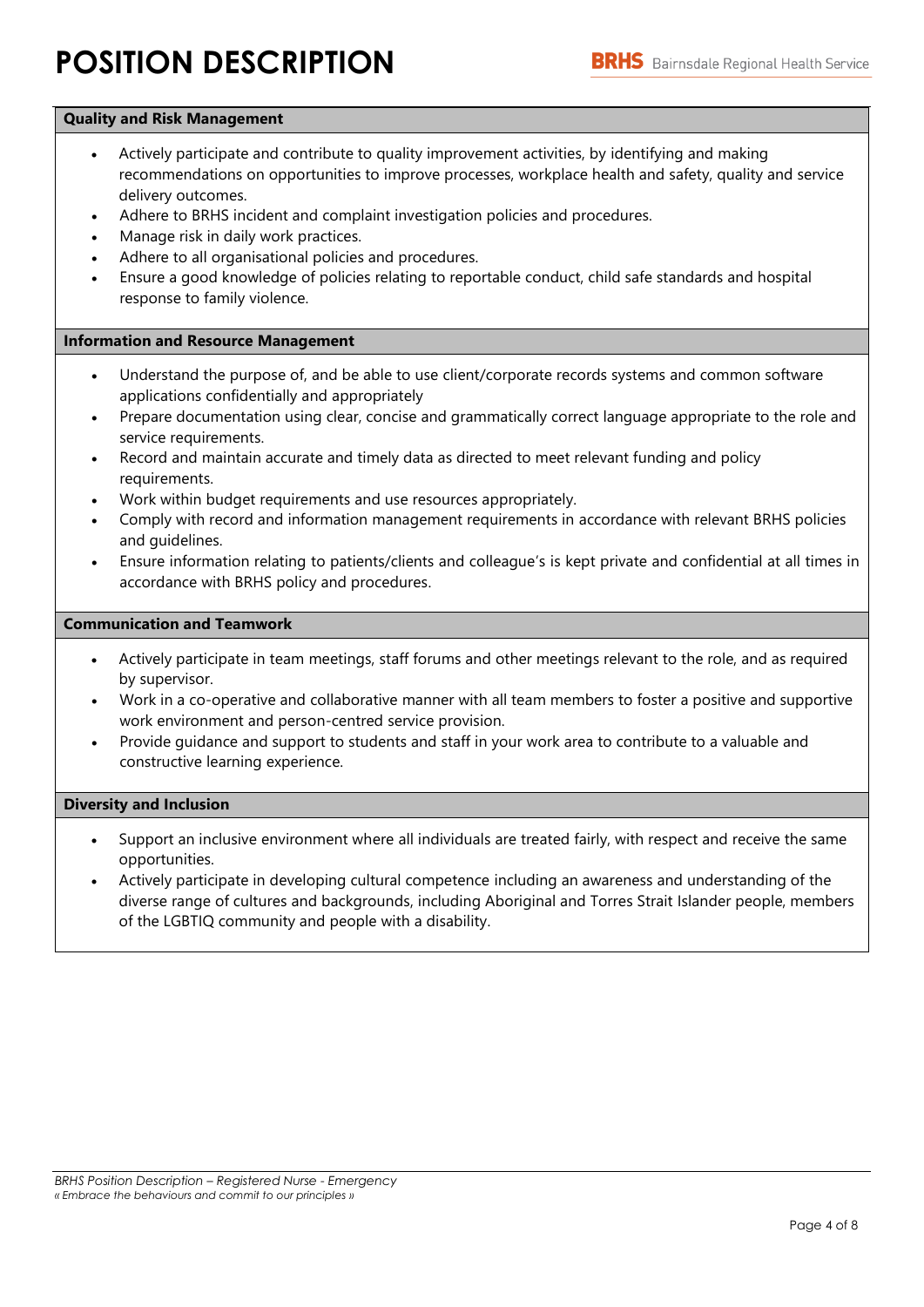# **POSITION REQUIREMENTS**

| <b>Position Requirements</b>                                                                                                                                                                                                                |              |  |  |
|---------------------------------------------------------------------------------------------------------------------------------------------------------------------------------------------------------------------------------------------|--------------|--|--|
| Satisfactory National Police Check (no older than 12 months)<br>Certificate must be provided prior to commencement.                                                                                                                         | Required     |  |  |
| Satisfactory Working with Children Check<br>Evidence of application must be provided prior to commencement.                                                                                                                                 | Required     |  |  |
| Satisfactory Health Declaration (BRHS will provide documentation for completion)<br>Completed document must be provided prior to commencement.                                                                                              | Required     |  |  |
| Immunisation History (BRHS will provide documentation for completion)<br>Completed document must be provided prior to commencement.                                                                                                         | Required     |  |  |
| Evidence of COVID-19 vaccination<br>Proof of full vaccination must be provided prior to commencement. (Eq Certificate from myGov record)<br>in accordance with Department of Health guidelines                                              | Required     |  |  |
| Evidence of Professional Registration                                                                                                                                                                                                       | Required     |  |  |
| Evidence of Professional Qualification                                                                                                                                                                                                      | Required     |  |  |
| Valid Victorian Driver's Licence                                                                                                                                                                                                            | Not required |  |  |
| Valid Trade Licence                                                                                                                                                                                                                         | Not required |  |  |
| Undertake Health monitoring as per BRHS Cytotoxic Drugs & BCG Instillations policy).<br>Mandatory to occur prior to commencement and when required during employment.                                                                       | Not required |  |  |
| <b>Typical Work Schedule</b>                                                                                                                                                                                                                |              |  |  |
| This position is worked as required across 7 days per week<br>Availability to work a variety of shifts is required<br>Availability to participate in an after bours on sall rester with the sapecity to attend the Health Service within 20 |              |  |  |

Availability to participate in an after-hours on call roster with the capacity to attend the Health Service within 20 minutes is required.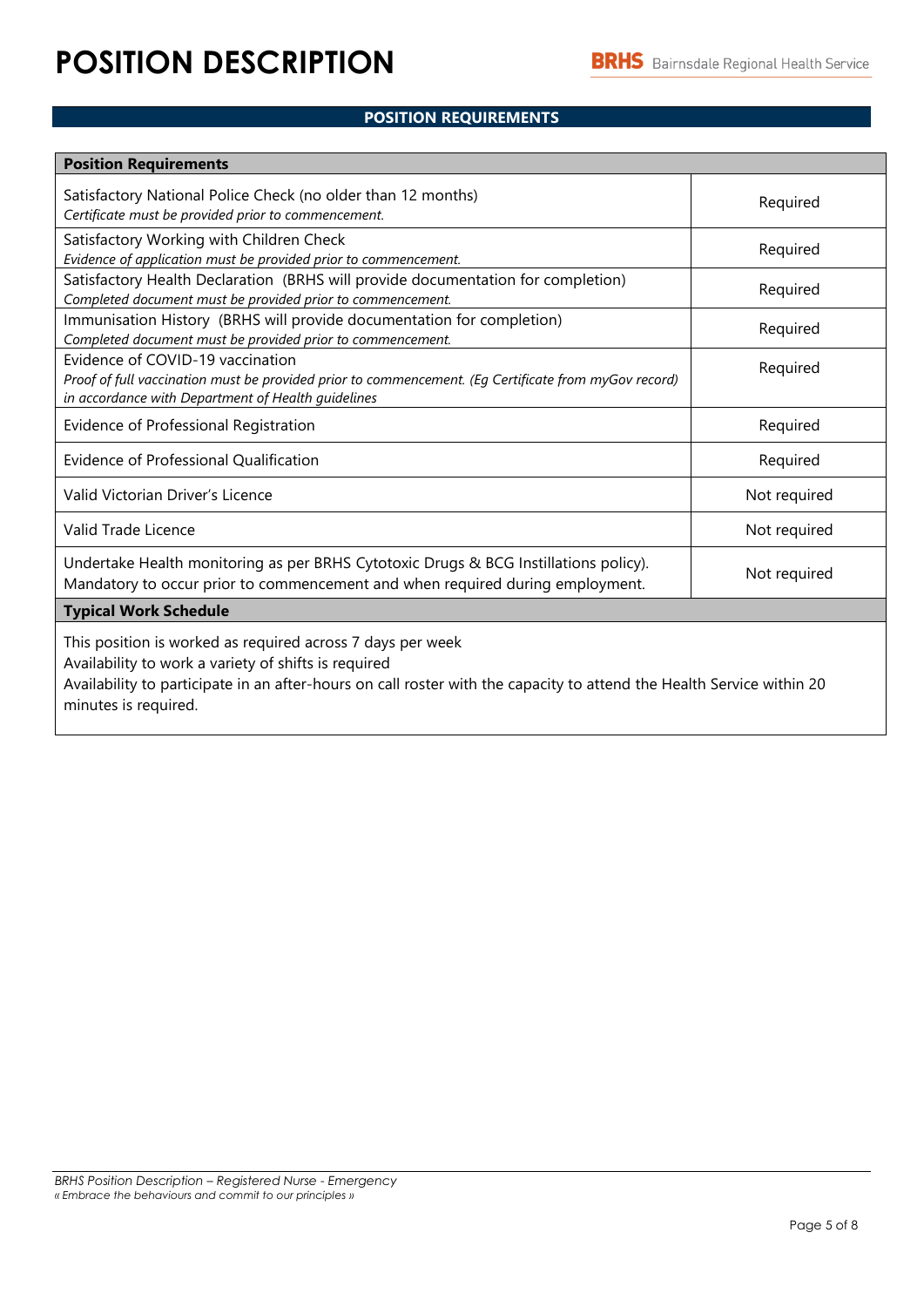# **KEY SELECTION CRITERIA**

Bairnsdale Regional Health Service is an equal opportunity employer. BRHS has adopted a common set of principles across the organisation and developed associated trademark behaviours. Selection will be based on assessing demonstrated alignment with the skills, qualifications, knowledge, behaviours and other personal qualities required to carry out the role effectively.

## **Qualifications and Experience**

- Current AHPRA registration as a Registered Nurse
- Satisfactory completion of a Nurse Graduate Program (or ability to demonstrate equivalent)
- A minimum of 3 years recent Emergency or critical care nursing experience is required
- Postgraduate qualifications in Emergency Nursing or Critical Care is desirable
- Advanced Life Support certification is desirable
- Triage training and experience is desirable or a commitment to attaining within set time frame
- Qualifications in central venous access device management or a commitment to completing within set time frame

# **Skills, Knowledge and Attributes**

- 1. Demonstrated competence in emergency or critical care nursing
- 2. An advanced level of physical assessment capabilities (Primary and Secondary survey assessments)
- 3. A sound understanding of discharge planning and early referral to support services
- 4. Proven understanding of and demonstrated commitment to person-centred care and excellence in customer service
- 5. Proven ability to respond appropriately and prioritise accordingly in pressure situations
- 6. Demonstrated well developed communication and negotiation skills including exemplary documentation skills
- 7. Commitment to ongoing learning and professional development.
- 8. Demonstrate the ability to follow direction from experienced team members and the confidence and ability to provide guidance to less experienced team members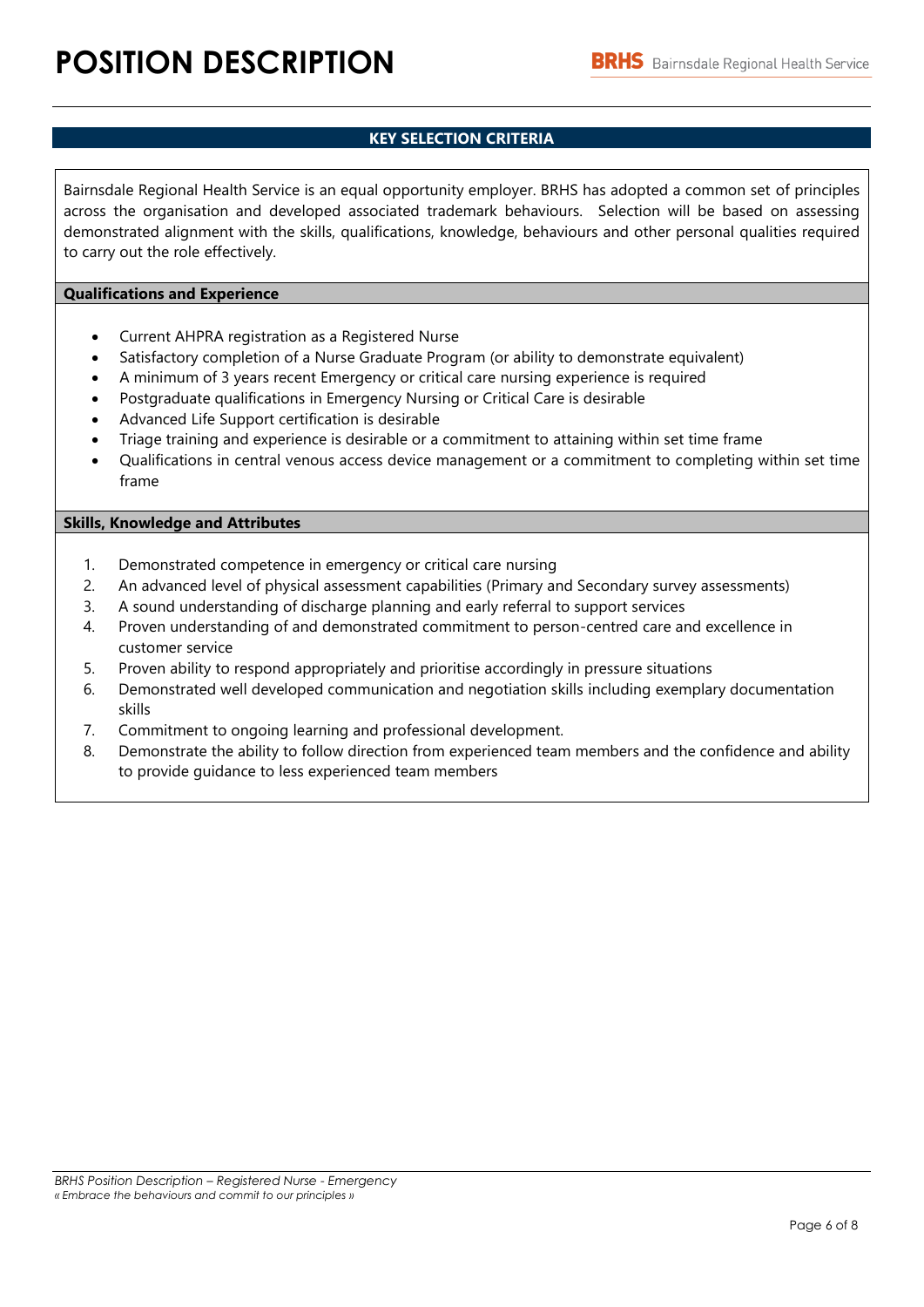# **JOB DEMANDS CHECKLIST**

Bairnsdale Regional Health Service endeavours to provide a safe working environment for all staff. The table below describes the demands and risk factors associated with this job. Applicants must review this information to ensure they can comply with these requirements. Successful applicants will be required to sign the acknowledgment at the end of the position description to confirm their ability to perform the job demands of this position.

|     | <b>Frequency definitions:</b> |                                                                                |
|-----|-------------------------------|--------------------------------------------------------------------------------|
|     | $=$ Infrequent                | Activity may be required very infrequently                                     |
| O   | = Occasional                  | Activity required occasionally, not necessarily all shifts                     |
|     | $=$ Frequent                  | Activity required most shifts, up to 50% of the time                           |
|     | $=$ Constant                  | Activity that exists for the majority of each shift and may involve repetitive |
|     |                               | movement for prolonged periods                                                 |
| N/A | $=$ Not Applicable            | Activity not performed                                                         |

| <b>Aspects of Normal Workplace</b> |                                                                                                                                             |   | <b>Frequency</b> |   |   |     |
|------------------------------------|---------------------------------------------------------------------------------------------------------------------------------------------|---|------------------|---|---|-----|
| <b>Demands</b>                     | <b>Description</b>                                                                                                                          | ı | $\mathbf{o}$     | F | C | N/A |
| <b>Physical Demands</b>            |                                                                                                                                             |   |                  |   |   |     |
| Sitting                            | Remain seated to perform tasks                                                                                                              |   | X                | x |   |     |
| Standing                           | Remain standing to perform tasks                                                                                                            |   |                  |   | X |     |
| Walking                            | Periods of walking required to perform tasks                                                                                                |   |                  |   | X |     |
| Bending                            | Forward bending from waist to perform tasks                                                                                                 |   |                  | X |   |     |
| Kneeling                           | Remaining in a kneeling position to perform tasks                                                                                           |   | X                |   |   |     |
|                                    | Light lifting and carrying                                                                                                                  |   |                  | X |   |     |
| Lifting/Carrying                   | Moderate lifting and carrying                                                                                                               |   | X                |   |   |     |
|                                    | Assisted lifting (mechanical, equipment, person<br>assist)                                                                                  |   | X                |   |   |     |
| Climbing, Working at<br>Heights    | Ascending and descending ladders, stools,<br>scaffolding                                                                                    | X |                  |   |   |     |
| Pushing/ Pulling                   | Moving objects e.g. trolleys, beds, wheelchairs and<br>floor cleaning equipment                                                             |   |                  | X |   |     |
| Reaching                           | Arms fully extended forward or raised above<br>shoulder                                                                                     |   |                  | x |   |     |
| Crouching                          | Adopting a crouching posture to perform tasks                                                                                               |   | X                |   |   |     |
| Foot Movement                      | Use of leg and/or foot to operate machinery                                                                                                 |   |                  | X |   |     |
| <b>Head Postures</b>               | Holding head in a position other than neutral<br>(facing forward)                                                                           |   | X                |   |   |     |
| Fingers/Hand/ Arm<br>Movement      | Repetitive movements of fingers, hands and arms<br>e.g. computer keyboarding                                                                |   |                  | X |   |     |
| Grasping/Fine<br>Manipulation      | Gripping, holding, clasping with fingers or hands                                                                                           |   |                  | x |   |     |
| Driving                            | Operating a motor powered vehicle e.g. Use of<br>hospital cars, deliveries, visiting clients, tractor, ride<br>on mower, forklift, bus etc. |   |                  |   |   | X   |

*BRHS Position Description – Registered Nurse - Emergency « Embrace the behaviours and commit to our principles »*